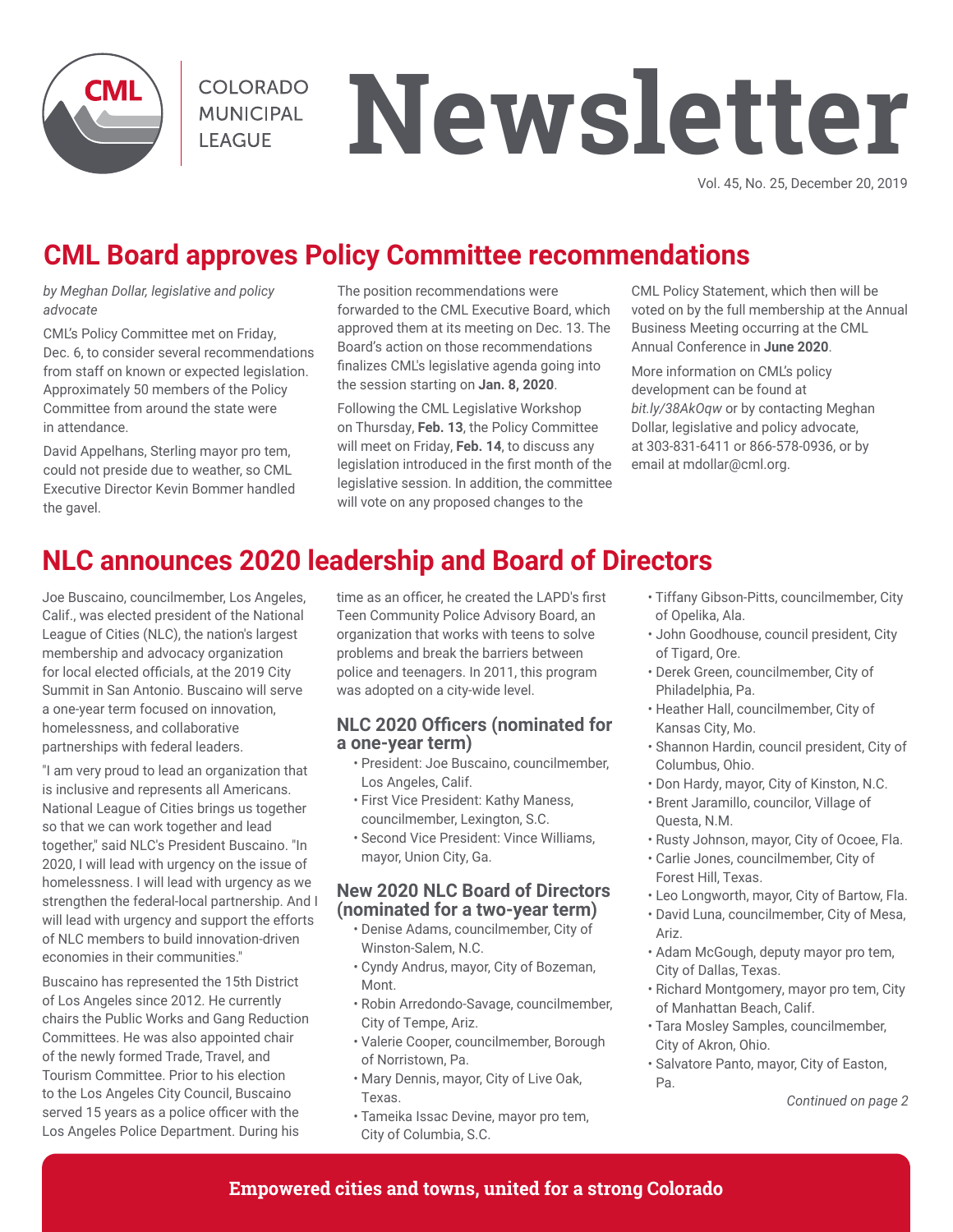# **Classified corner**

# *"... leadership and Board of Directors" continued from page 1*

#### **For sale**

The Town of Vilas, in Baca County, Colorado, is selling the following fire department vehicles. These vehicles are being offered for sale "where-is" and "as-is," with no warranty and no title.

- **1976 Ford F750 Luverne (Gasoline) Pumper** \$2,500**,** VIN C75FVC13811
- **1980 GMC (Diesel) Pumper**, \$1,500, VIN T17DFAV614760
- **1966 Jeep Kaiser (Diesel/Multifuel) 6x6**, \$1,500, VIN 013210701SHD5

Interested? Leave your contact information at 719-523-4044 or send an email to townofvilascolorado@gmail.com.

# **Marijuana Enforcement Division releases industrial hemp compliance tip**

The Colorado Department of Revenue's Marijuana Enforcement Division (MED) released a new compliance tip clarifying industrial hemp product sales and use as an ingredient on Nov. 27. The tip is available at *bit.ly/HempTip*.

For more compliance tips from MED, visit *bit.ly/MEDCompliance.*



#### COLORADO **MUNICIPAL Newsletter** LEAGUE

*CML Newsletter* (ISSN 7439903) is published biweekly by the Colorado Municipal League, 1144 Sherman St., Denver, CO 80203-2207, for Colorado's municipal officials. (USPS 075-590) Periodical postage paid in Denver, Colorado.

#### **Designer and editor: Courtney Forehand Circulation/mailing lists: Mark Vanderbrook**

POSTMASTER: Send address change form 3579 to Colorado Municipal League, 1144 Sherman St., Denver, CO 80203-2207; (p) 303-831-6411 / 866-578-0936; (f) 303-860-8175.

Subscription to *CML Newsletter* is offered as a portion of member dues. Cost to nonmembers is \$300 a year.



*Centennial Mayor Stephanie Piko. Piko was recently elected to NLC's Board of Directors.*

- Stephanie Piko (pictured above), mayor, City of Centennial, Colo.
- Gary Resnick, commissioner, City of Wilton Manors, Fla.
- Andy Ryder, mayor, City of Lacey, Wash.
- Laurie-Anne Sayles, councilmember, Gaithersburg, Md.
- Jake Spano, mayor, City of St. Louis Park, Minn.
- Victoria Woodards, mayor, City of Tacoma, Wash.

## **State Municipal League Executive Directors**

• Geoffrey C. Beckwith, Massachusetts Municipal Association.

- Carolyn Coleman, League of California Cities.
- Cameron Diehl, Utah League of Cities and Towns.
- Richard J. Schuettler, Pennsylvania Municipal League.

## **Federal Advocacy Chairs**

- Chris Brown, controller, Houston, Texas, Finance, Administration and Intergovernmental Relations.
- TJ Cawley, mayor, Morrisville, N.C., Energy, Environment and Natural Resources.
- Dan Fowler, councilmember, Kansas City, Mo., Transportation and Infrastructure Services.
- Lindsey Horvath, mayor pro tem, West Hollywood, Calif., Human Development.
- Corina Lopez, vice mayor, San Leandro, Calif., Information Technology and Communications.
- Monica Rodriguez, councilmember, Los Angeles, Calif., Public Safety and Crime Prevention.
- Kevin Thompson, councilmember, Mesa, Ariz., Community and Economic Development.

The NLC is dedicated to helping city leaders build better communities. For more information, visit *www.nlc.org*.

# **2020 Water Quality Control Commission seeking appointments**

The Colorado Water Quality Control Commission consists of nine members with staggered three-year terms. Commission members are appointed by the governor, subject to confirmation by the Colorado Senate. The following members' terms expire **Feb. 15, 2020**:

- David Baumgarten (finishing his second term).
- Michael Gooseff (finishing his first term).
- Jane Clary (finishing her first term).

While the governor may or may not reappoint some of these commissioners, applications are being accepted from anyone interested in serving on the commission.

The Colorado Water Quality Control Act requires that members be appointed so as to achieve geographical representation and to reflect the various interests in water in the state. Anyone interested in applying to be a member of the Water Quality Control Commission should submit an application and resume at your earliest convenience, but at least by **Jan. 17, 2020**, to the Governor's Office of Boards and Commissions.

Application forms can be obtained from the website for the Office of Boards and Commissions at *bit.ly/2DQQGsu*. Anyone who would like more information about the Water Quality Control Commission's roles and responsibilities should contact the Commission's administrator, Trisha Oeth, at 303-692-3468 or trisha.oeth@state.co.us.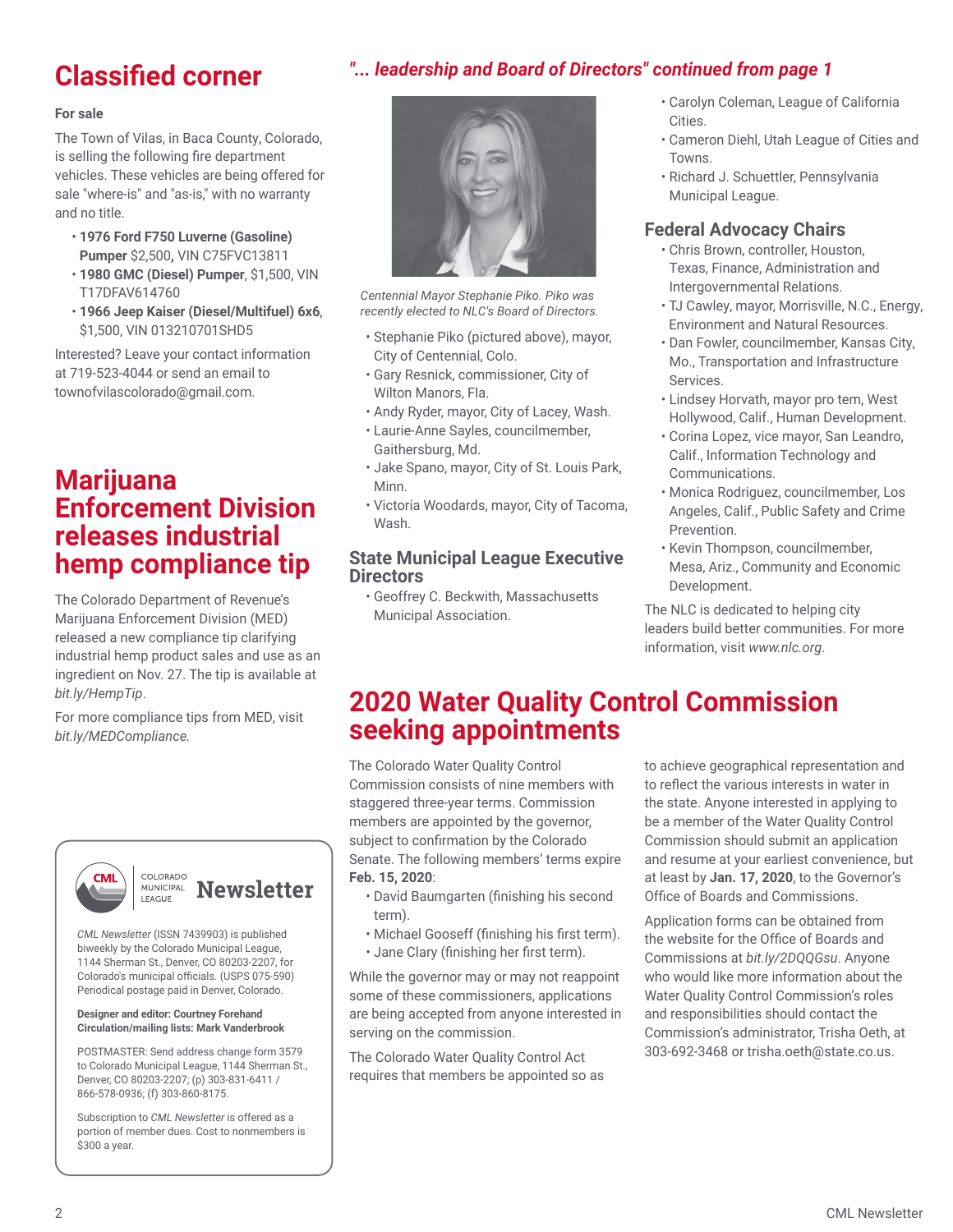# **Grand Junction adopts the standardized sales tax definitions**

Grand Junction joins the 54 self-collecting sales tax municipalities that have adopted the standardized sales tax definitions in their local tax codes. This continues the work undertaken by the municipal tax and finance administration community, originating with a request by the legislature (SJR 14-038) to work on a uniform set of sales tax definitions that could be adopted in the self-collecting jurisdictions for tax simplification.

The following are the cities or towns that have previously adopted the definitions: Alamosa, Arvada, Aspen, Aurora, Avon, Black Hawk, Boulder, Breckenridge, Broomfield, Cañon City, Carbondale, Castle Pines, Centennial, Cherry Hills Village, Colorado Springs, Cortez, Craig, Crested Butte, Dacono, Delta, Denver, Edgewater, Englewood, Evans, Federal Heights, Fort Collins, Frisco, Golden, Glenwood Springs, Greeley, Greenwood Village, Gunnison, Gypsum, La Junta, Lamar, Littleton, Lone Tree,

# **\$400,000 awarded to northwest municipalities for solar grants**

Making a few changes around your home could add up to hundreds in savings, but when entities across northwest Colorado shave energy use, it can add up to hundreds of thousands of dollars in savings.

The Colorado Department of Local Affairs (DOLA) awarded a total of \$400,000 spread across two grants, with matching local monies, that will allow a group of local organizations to investigate potential solar installations as well as power shaving and net metering strategies for the region.

The first DOLA grant, which totals \$200,000 and has the City of Steamboat Springs acting as the fiscal agent, allows for work to be completed on assessing the feasibility, sizing, and specifications needed for solar installations on both the Howelsen Ice Complex and Wastewater Treatment Plant, as well as on 13 other local government, utility agencies, and school district buildings in Routt and Moffat Counties.

Currently, the high energy use in these facilities, especially during peak demand, pushes pricing into the highest levels. The goal of this project

is to install renewable energy (solar) at each facility, which will also provide a portion of power to the facility itself. This will have an immediate impact on renewable energy usage in the region, and in the longer term, will carry out peak power shaving and at some sites and enable net metering to further benefit renewable energy use in the region.

The City of Craig is the fiscal agent on the second \$200,000 regional solar utility/garden project grant, which seeks to establish the feasibility of developing a large solar utility in Moffat County, with purchase agreements to provide power to adjacent municipalities and other partners. This project works in concert with the peak power shaving project.

Colorado has set a goal to use 100% renewable energy by 2040. This presents both a challenge and an opportunity for the region and acts as the impetus to work collectively and quickly to address the future. The City of Steamboat Springs, City of Craig, Moffat County, Moffat County School District, Memorial Regional Health, Routt County, Town of Hayden, and Town of Yampa are part of the DOLA grants.

# **Jan. 1 deadline to report building codes**

Legislation passed in 2019 requires every municipality that has enacted a building code to report the current version of its building and energy codes to the Colorado Energy Office (CEO) by **Jan. 1, 2020**. Municipal officials or staff can report this information to CEO via this survey at *bit.ly/2Eplykg,* or by emailing Kim Burke at Kim.Burke@state.co.us, who manages CEO's codes training and technical assistance program.

 CEO offers no-cost technical assistance to local governments to help them effectively navigate the code adoption process by reviewing a municipality's existing codes, summarizing major changes in new codes, recommending customized amendments, and acting as experts to answer questions in public meetings. CEO also offers free commercial and residential building energy code trainings. For more information, or to request training assistance, visit bit.ly/2rUzT5u.

Longmont, Louisville, Montrose, Mountain Village, Mt. Crested Butte, Northglenn, Parker, Rifle, Sheridan, Silverthorne, Snowmass Village, Steamboat Springs, Timnath, Vail, Westminster, Wheat Ridge, and Windsor.

CML would like to congratulate the staff, appointees, and elected officials of Grand Junction for their work and leadership in adopting their ordinances. There are now 55 self-collecting municipalities that have adopted the standardized sales tax definitions.

# **Funding and technical assistance**

## **Transportation**

The U.S. Department of Transportation has \$3 million in funding for Road Safety Tools to help communities reduce roadway fatalities. Use this funding to develop, refine, and deploy safety tools that address specific roadway safety problems, with awards anticipated between \$250,000 and \$500,000 to each successful applicant. Apply by **Jan. 17**.

## **Arts**

Nonprofit organizations interested in increasing community engagement, creating new partnerships, and celebrating great books should apply for the National Endowment for the Arts Big Read grants. Application deadline is **Jan. 29**.

## **Community**

The next round of AARP's Community Challenge grants will launch in early 2020. This program is a great way to spark quickaction change in communities regarding public spaces, transportation, housing, and other issues. For more information, visit *bit.ly/365IoJm*.

## **SIPA micro-grant**

The Micro-Grant Program is open for applications until **Dec. 30, 2019**. This application is quick, easy, and will hopefully get you some extra cash for those projects you have been trying to start (or finish).

This year's criteria have changed a bit, get the details here: sipa.colorado.gov/micro-grant. Contact Beth Justice with questions, beth@cosipa.gov.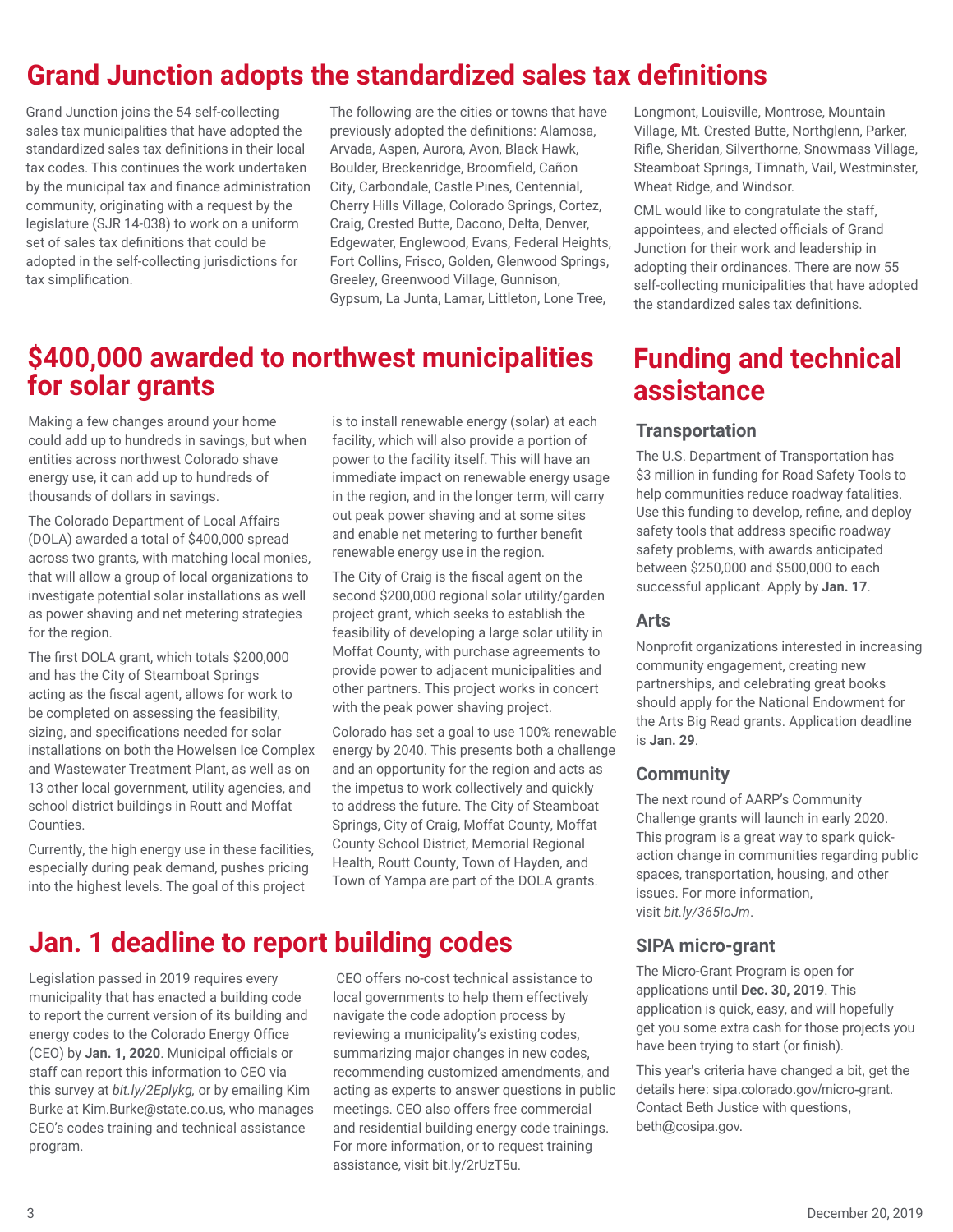# **CML finalizes the 2020 legislative agenda**

#### *by the CML Advocacy Team*

The CML Executive Board met on Friday, Dec. 13, to take up the final action item recommendations from the CML Policy Committee before the beginning of the 2020 legislative session on **Jan. 8**. These actions are the final pieces in the legislative agenda for CML going into the session.

CML's priorities in 2020, as they are every year, are to keep local control local and home rule at home. CML lobbyists will also work to support a number of bills that will attempt to address critical local issues such as affordable housing, broadband, sustainability, public safety, and elections. CML will also be involved in proposals on transportation funding, employment issues, and criminal justice.

CML expects a number of large issues to be debated during the 2020 session, including

legislation to remove the state preemption on local regulation of plastics, as well as CML-initiated legislation to restore local land use authority around affordable housing. Following any decisions made by the Paid Family and Medical Leave Task Force, CML expects legislation will be introduced again in 2020.

Criminal justice will also be a hot topic in the coming legislative session. CML expects numerous pieces of legislation surrounding police reform, specifically officer-involved shootings. CML hopes that law enforcement will be part of any discussions had at the state level, and welcomes a collaborative process. In the arena of public health, the legislature will tackle the vaping epidemic. CML expects to be a significant player in that discussion.

Finally, legislation surrounding police and fire pensions will be part of the 2020 legislative session. CML is currently opposed to proposed legislation that increases the employer contribution rate to the Statewide Defined Benefit Plan by 5% over 10 years. The legislation also allows the Fire and Police Pension Association to require future increases without legislative approval. If amended to exclude the unfunded contribution mandates, CML can support the legislation, as it increases funding to the Statewide Death and Disability Plan.

All of the 2020 legislative priorities will be posted on *bit.ly/36xZfoG* and distributed to legislators before the session gets underway. CML's Policy Committee will meet again on **Feb. 14** to recommend positions to the CML Executive Board on any additional legislation introduced in the first weeks of the session.

# **CML Special Highway Committee distributes over \$2 million in municipal bridge grants**

On Nov. 7, members of the CML Special Highway Committee deliberated over 11 different bridge applications it received for funding through CDOT's Off-System Bridge Program,which allocates grants to local governments to help finance the rehabilitation or replacement of structurally deficient bridges across the state.

Approximately \$4.4 million was allocated this year and split evenly between cities and counties. Due to the large number

# **Member news**

## **City of Glendale announces the retirement of city manager**

City of Glendale City Manager Jerry Peters retired on Oct. 31, 2019. Peters' career includes accomplishments like completing the Infinity Park project; the redevelopment of the Cub Foods/King Soopers property on Leetsdale; and the development of the CitySet project on Colorado Boulevard.

## **Colorado Water Resources and Power Development Authority executive director to retire**

Colorado Water Resources and Power Development Authority Executive Director of applications this year, members of the advisory committee spent considerable amounts of time going through each proposal, taking into account the various bridge sufficiency ratings, structural deficiency, functional obsolescence, average daily traffic, and grant history. Recently, the committee has also begun prioritizing shovel-ready projects that will break ground over the coming year to make sure it is funding projects that are ready to move forward without delay.

The committee decided to fund four bridge projects that members believed were the highest priority overall. We would like to congratulate the municipalities of Littleton, Loveland, Manzanola, and Wray on receiving a grant award for the 2019 Off-System Bridge Grant Cycle. Committee members would like to thank all of the cities and towns across the state who submitted a grant this year and encourage all municipalities with a structurally deficient bridge to consider participating in 2020.

Mike Brod has announced he will retire in early 2020. He is recognized as one of Colorado's leading water financing experts and has brokered over \$2 billion in water and wastewater projects and loans over his tenure. Brod has been involved in developing effective water policy for Colorado, including the state's water plan.

## **Super Ski Free Sunday debuted Dec. 15 in Steamboat**

Howelson Hill in Steamboat Springs debuted its first Super Ski Free Sunday on Dec. 15. Super Sundays are currently scheduled

for J**an. 12, Feb. 16,** and closing day, **March 15, 2020**.

## **Golden History Museum and Park offers free admission in 2020**

Golden History Museum and Park (GHM&P) will offer free admission to all visitors in 2020. While admission will be free next year, the museum also sells memberships starting at \$75. These include two free guest passes to almost all programs and special registration preference and pricing for Hands-on History summer camp. Membership details are available at *GoldenHistory.org/join*.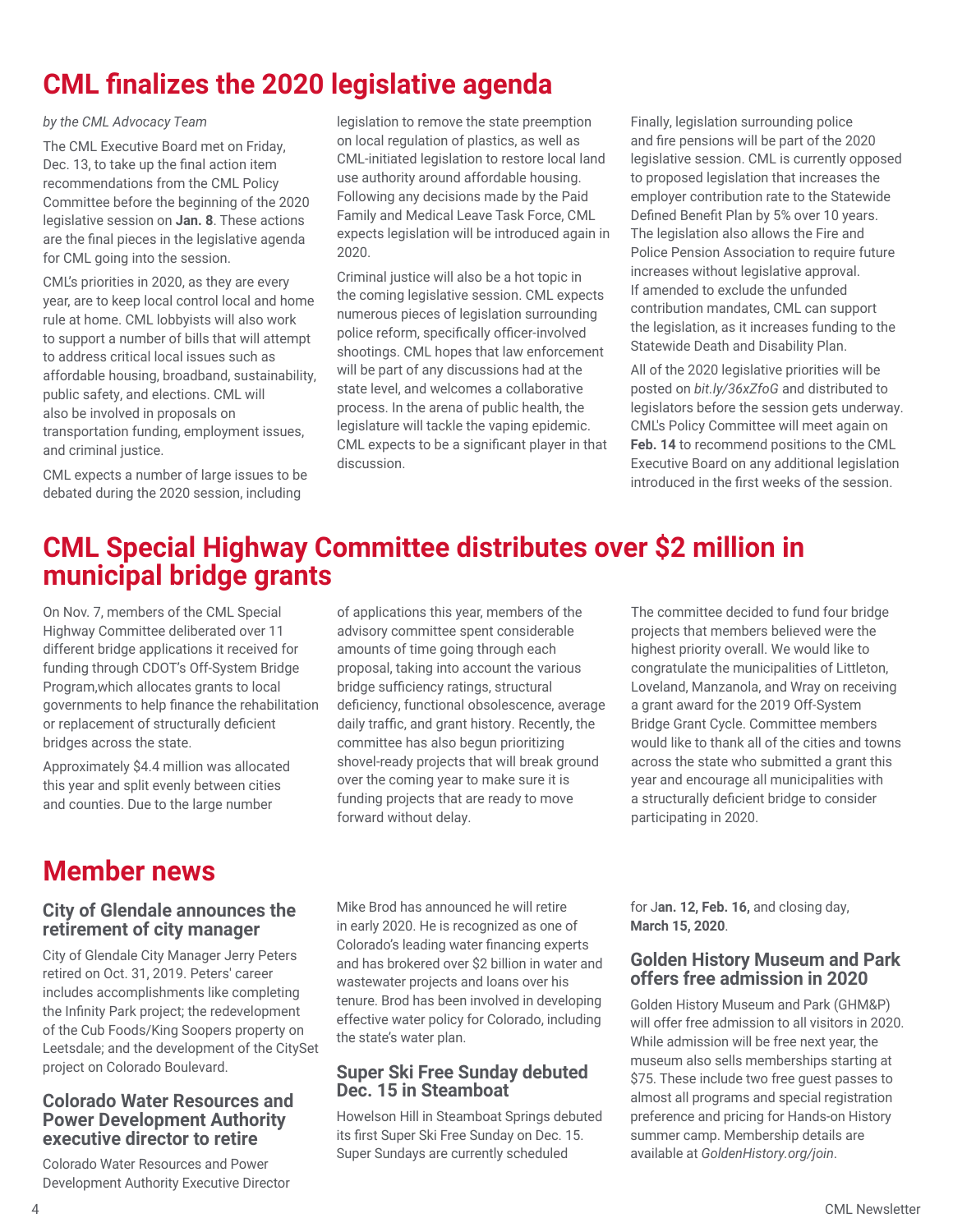# **Course notebook**

## **Spring 2020 Election Webinar Series**

- **Jan. 21 Canceling an election and signature verification.** Discuss the circumstances that must exist in order for a municipal election to be canceled, including how to determine terms during vacancies. Additionally, procedures for verifying signatures in municipal mail ballot elections will be presented, so this is a must-attend session for any municipality holding its own mail ballot election in April. Send questions to Karen Goldman at charna48@comcast.net.
- **March 12 Canvassing and final election questions.** Learn about what happens once the election is over, including the canvass of votes, judges' statement, and abstract. Please send all questions in advance to Karen Goldman at charna48@comcast.net.
- **April 21 Election debrief.** The purpose of this webinar will be to debrief the April 2020 elections. This will be a wideranging conversation, and clerks are encouraged to describe what worked, what didn't, what they wished they had known ahead of time, etc. Please send all comments in advance to Karen Goldman at charna48@comcast.net.

# **Tourism Development**

If your community is in the early stages of exploring tourism development, then CRAFT Studio 101 is the ideal starter program. This three-month training program provides broad, comprehensive tourism education for rural communities or regions on how to build tourism into an economic development strategy. Applications are due by **Jan. 3**. For more details, contact Jill Corbin at

# **Save the date!**

# **CML Legislative Workshop**

Plan to attend the *CML Annual Legislative Workshop* on **Feb. 13, 2020,** at the History Colorado Center in Denver. Municipal officials from across the state will gather to discuss key municipal issues before the 2020 General Assembly, CML's legislative program, and what municipal officials can do to influence the legislative process.

jill.corbin@state.co.us or Katie Payer at katie.payer@colorado.com.

## **Saving Places**

Colorado Preservation Inc. will present the 2020 Saving Places® Conference, **Jan. 29–Feb. 1**, in Denver. This dynamic fourday event features high-quality educational content and networking opportunities for individuals, organizations, and communities working with historic and cultural places. The 2020 conference will take a special look at different ways education impacts historic preservation, archaeology, planning, and associated fields. For more information and to register for the event, visit *bit.ly/2PqNF7Y*.

# **Building Better Places**

Community Builders is offering the teambased training Building Better Places in Grand Junction, **Feb. 10–12**. Cultivate an understanding of planning, policy, development tools, community engagement, and strategies to produce an action plan for achieving development that is fiscally responsible, adds to the character of your community, and increases housing and mobility choice. Applications are due **Dec. 20**. For more information and to apply, visit *bit.ly/2OVBe4G*.

# **Outdoors Conference**

Partners in the Outdoors Conference takes place **Apr. 27–29** in Vail at the Vail Marriott Mountain Resort. Explore the complicated relationship between conservation and recreation in our state to cultivate common ground and ensure a sustainable future for Colorado's outdoors. We'll learn about key issues in the industry and generate innovative ideas and solutions supported by all parties. We'll also learn how to implement best practices for partnering so we can advance the priorities identified in Colorado's Statewide Comprehensive Outdoor Recreation Plan. Session proposals are due **Dec. 31**. To submit a proposal and learn more, visit *bit.ly/36b0ObW*.

# **Main Street Now Conference**

Save the date for the 2020 Main Street Now Conference: **May 18–20** in Dallas, Texas, at the Hyatt Regency Dallas. Join the largest national conference of local leaders working to advance economic opportunity in downtowns and commercial districts. Network with peers from across the country, find solutions to common problems, and discover innovative techniques and tools to help your community thrive. Get inspired by Dallas and surrounding Main Street communities as you learn from their revitalization successes and challenges. The Opening Reception takes place the night of **May 17**, so make your travel plans accordingly. Register at *bit.ly/2OXPc6n*.

# **CML Legislative Preview Webinar**

Join CML's legislative and policy advocates on **Jan. 8, 2020** from noon to 1 p.m. to learn more about Colorado's legislative process, the bills we expect to see this session and how you can be involved. The advocates will also take any questions you may have about the session. This free webinar is perfect for municipal elected officials and staff who are interested in what is happening at the capitol or who participate in their municipality's advocacy efforts. For more information and to register for the webinar, visit *bit.ly/2M1vIvC.* 

Registration will open **Jan. 2, 2020**. Visit *www.cml.org* for more information.

# **CML Annual Conference**

Save the date for CML's Annual Conference at the Westin Westminster (**June 23–26, 2020)**. CML is currently developing the schedule and will announce the finalized, detailed agenda in an upcoming *CML Newsletter* publication. Registration will open in early 2020.

Interested in becoming a sponsor for CML's 98th Annual Conference? Fore more information, visit *bit.ly/36OU4Rn*.

CML will also award a limited number of scholarships to municipal officials that want to attend the 98th Annual Conference. Requirements and the application will be available at *www.cml.org* and in a future publication of *CML Newsletter*.